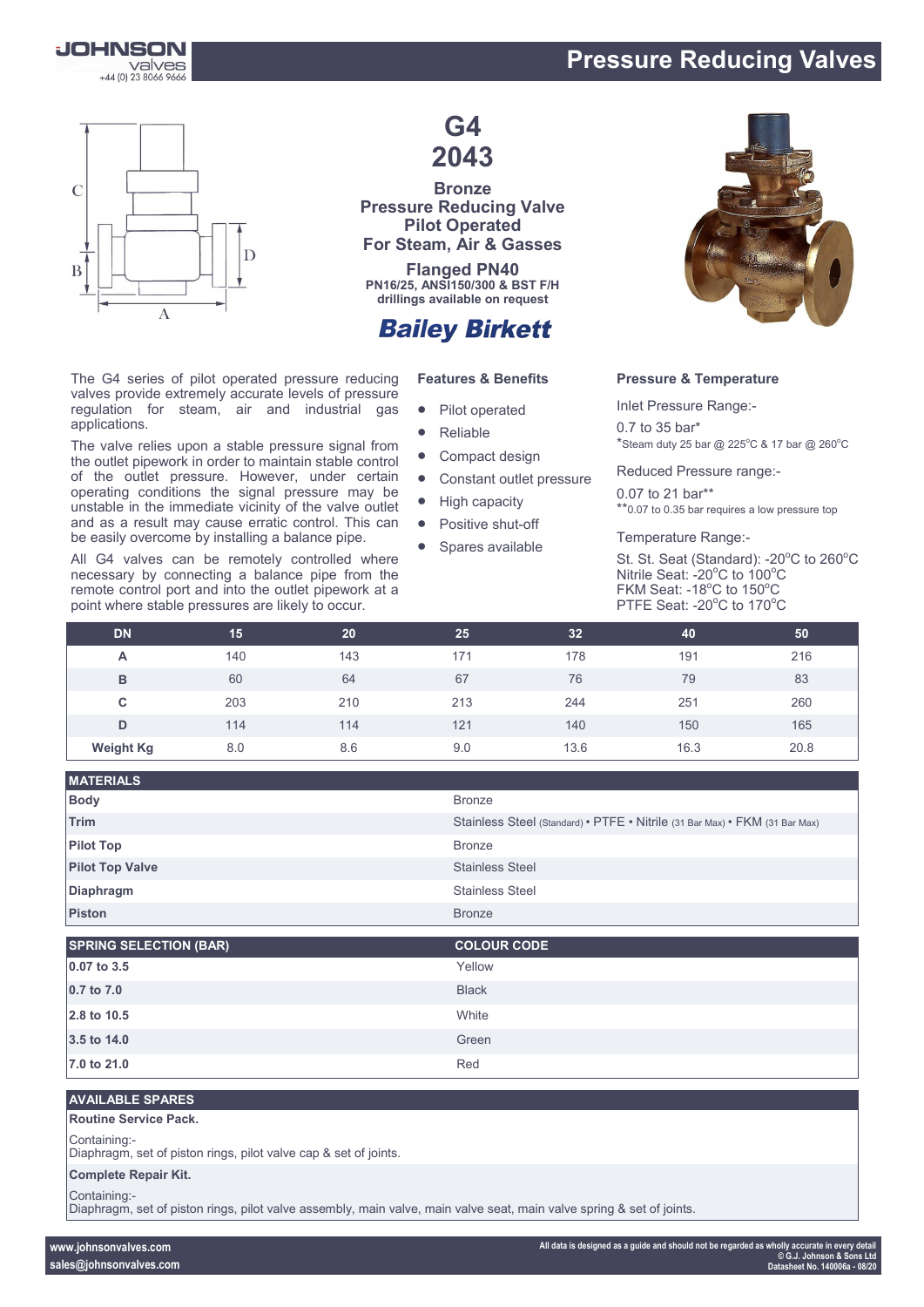

# **G4 2043**

### **Capacity Charts/Sizing**

| DRY SATURATED STEAM CAPACITY (kg/h) |                        |      |      |      |      |      |       |
|-------------------------------------|------------------------|------|------|------|------|------|-------|
| Inlet<br>(bar)                      | <b>Outlet</b><br>(bar) | 15   | 20   | 25   | 32   | 40   | 50    |
| 0.70                                | 0.35                   | 42.5 | 86.7 | 143  | 215  | 310  | 534   |
|                                     | $0.07**$               | 42.5 | 86.7 | 143  | 215  | 310  | 534   |
| 1.00                                | 0.65                   | 46.7 | 95.3 | 157  | 239  | 346  | 594   |
|                                     | 0.55                   | 49.5 | 101  | 166  | 254  | 367  | 630   |
|                                     | $0.32**$               | 49.5 | 101  | 166  | 254  | 367  | 630   |
|                                     | $0.07**$               | 49.5 | 101  | 166  | 254  | 367  | 630   |
| 2.00                                | 1.65                   | 58.7 | 120  | 197  | 300  | 434  | 747   |
|                                     | 1.30                   | 69.5 | 141  | 233  | 356  | 514  | 884   |
|                                     | 1.10                   | 75.5 | 154  | 254  | 386  | 559  | 960   |
|                                     | 0.35                   | 75.5 | 154  | 254  | 386  | 559  | 960   |
|                                     | $0.07**$               | 75.5 | 154  | 254  | 386  | 559  | 960   |
| 5.00                                | 4.30                   | 108  | 220  | 363  | 553  | 799  | 1374  |
|                                     | 4.00                   | 121  | 248  | 408  | 623  | 900  | 1547  |
|                                     | 2.75                   | 158  | 322  | 530  | 808  | 1168 | 2007  |
|                                     | 0.35                   | 158  | 322  | 530  | 808  | 1168 | 2007  |
|                                     | $0.07**$               | 158  | 322  | 530  | 808  | 1168 | 2007  |
| 10.00                               | 9.00                   | 172  | 352  | 580  | 884  | 1279 | 2198  |
|                                     | 5.50                   | 291  | 593  | 977  | 1489 | 2152 | 3699  |
|                                     | 1.20                   | 291  | 593  | 977  | 1489 | 2152 | 3699  |
|                                     | 0.35                   | 291  | 593  | 977  | 1489 | 2152 | 3699  |
| 15.00                               | 14.00                  | 207  | 422  | 695  | 1059 | 1531 | 2633  |
|                                     | 12.00                  | 330  | 673  | 1109 | 1690 | 2443 | 4199  |
|                                     | 8.25                   | 423  | 862  | 1420 | 2164 | 3128 | 5377  |
|                                     | 2.90                   | 423  | 862  | 1420 | 2164 | 3128 | 5377  |
|                                     | 0.80                   | 423  | 862  | 1420 | 2164 | 3128 | 5377  |
| 20.00                               | 19.00                  | 238  | 487  | 802  | 1222 | 1767 | 3037  |
|                                     | 12.00                  | 539  | 1101 | 1814 | 2764 | 3995 | 6868  |
|                                     | 11.00                  | 552  | 1126 | 1855 | 2827 | 4086 | 7024  |
|                                     | 4.60                   | 552  | 1126 | 1855 | 2827 | 4086 | 7024  |
|                                     | 3.10                   | 552  | 1126 | 1855 | 2827 | 4086 | 7024  |
|                                     | 1.28                   | 552  | 1126 | 1855 | 2827 | 4086 | 7024  |
| 25.00                               | 20.70                  | 500  | 1020 | 1680 | 2560 | 3700 | 6359  |
|                                     | 13.75                  | 684  | 1395 | 2297 | 3500 | 5059 | 8696  |
|                                     | 12.00                  | 684  | 1395 | 2297 | 3500 | 5059 | 8696  |
|                                     | 6.30                   | 684  | 1395 | 2297 | 3500 | 5059 | 8696  |
|                                     | 2.80                   | 684  | 1395 | 2297 | 3500 | 5059 | 8696  |
| 30.00                               | 20.70                  | 743  | 1516 | 2497 | 3805 | 5500 | 9454  |
|                                     | 16.50                  | 817  | 1667 | 2746 | 4184 | 6047 | 10395 |
|                                     | 12.00                  | 817  | 1667 | 2746 | 4184 | 6047 | 10395 |
|                                     | 8.00                   | 817  | 1667 | 2746 | 4184 | 6047 | 10395 |
|                                     | 6.90                   | 817  | 1667 | 2746 | 4184 | 6047 | 10395 |
|                                     | 4.60                   | 817  | 1667 | 2746 | 4184 | 6047 | 10395 |
| 35.00                               | 20.70                  | 930  | 1898 | 3126 | 4763 | 6884 | 11834 |
|                                     | 19.25                  | 943  | 1923 | 3168 | 4827 | 6977 | 11993 |
|                                     | 12.00                  | 943  | 1923 | 3168 | 4827 | 6977 | 11993 |
|                                     | 9.60                   | 943  | 1923 | 3168 | 4827 | 6977 | 11993 |
|                                     | 7.50                   | 943  | 1923 | 3168 | 4827 | 6977 | 11993 |
|                                     | 6.20                   | 943  | 1923 | 3168 | 4827 | 6977 | 11993 |

\*\* Low pressure top required for outlet pressures below 0.35 Bar

The Max. & Min. outlet pressure for a given inlet pressure and valve size, can be determined from the above table. E.g. a 50mm valve with an inlet pressure of 35 bar has a maximum available outlet pressure of 20.70 bar and a minimum of 6.20 bar.

To ensure the above flows, it is critical the correct size of outlet pipe is used. Contact sales for further details.

For super heated steam the above capacities need to be derated, see table below

| <b>SUPER HEATED STEAM DERATING</b> | <b>FACTOR</b>    |
|------------------------------------|------------------|
| 0 to $10^{\circ}$ C                | Multiply by 0.96 |
| 10 to $50^{\circ}$ C               | Multiply by 0.92 |
| $50$ to $75^{\circ}$ C             | Multiply by 0.89 |
| 75 to 100°C                        | Multiply by 0.86 |
| 100 to $150^{\circ}$ C             | Multiply by 0.82 |